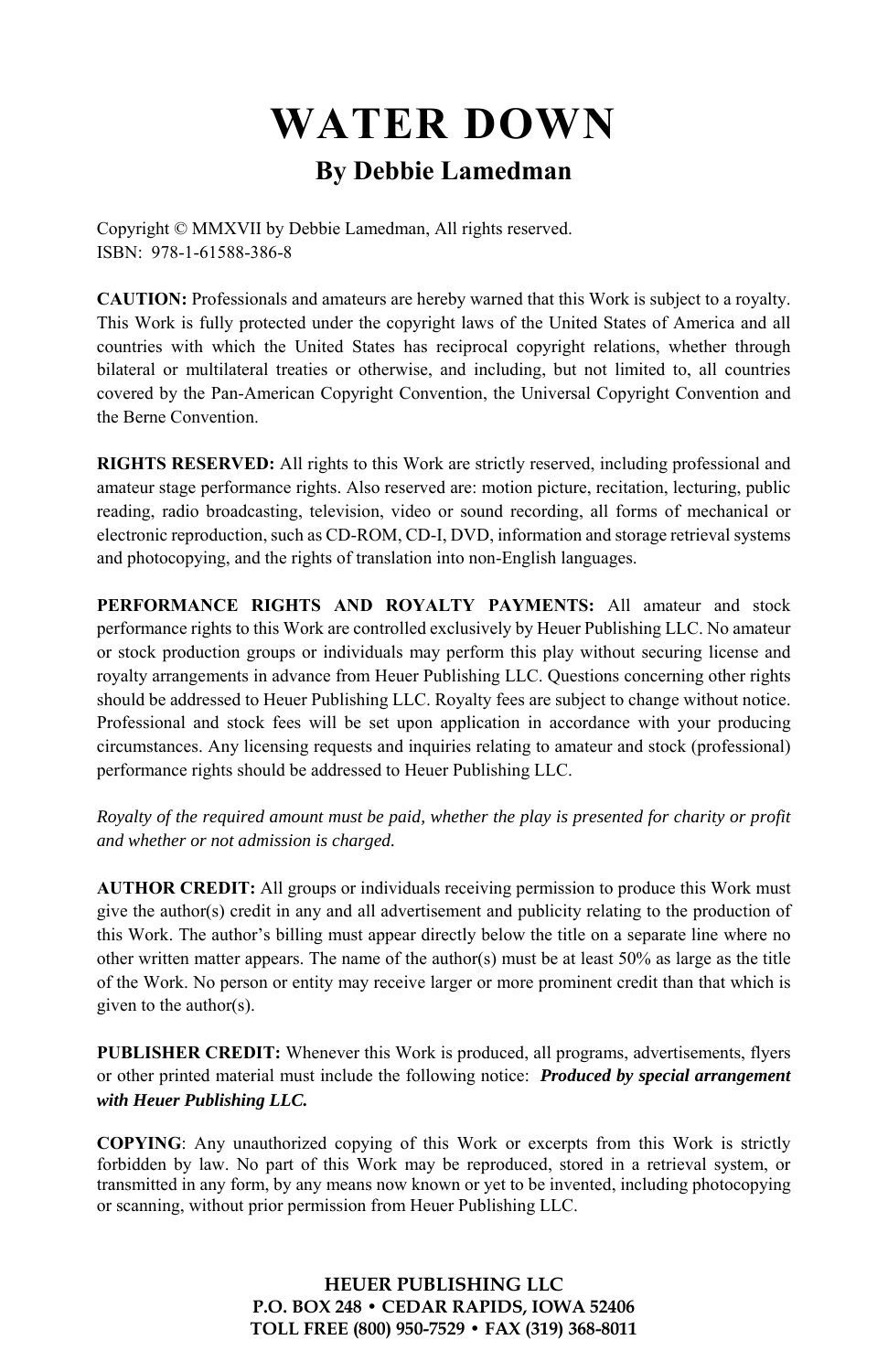# **WATER DOWN By Debbie Lamedman**

**SYNOPSIS:** Midnight on a cold, March night and five teens find themselves on the same bridge under a full moon. What brings them all together on this night? Is it love, romance, or something more sinister?

#### **CAST OF CHARACTERS**

*(3 females, 2 males)* 

|                                                              | $(3$ females, 2 males)                                                         |
|--------------------------------------------------------------|--------------------------------------------------------------------------------|
|                                                              |                                                                                |
|                                                              |                                                                                |
|                                                              | seemingly sensible. (97 lines)                                                 |
|                                                              |                                                                                |
|                                                              | $(73 \text{ lines})$                                                           |
|                                                              |                                                                                |
|                                                              | but lost. (41 lines)                                                           |
|                                                              |                                                                                |
|                                                              | appears. (44 lines)                                                            |
| <b>NOTE</b> : all characters are teenagers                   |                                                                                |
| <b>DURATION: 30 minutes</b>                                  |                                                                                |
| <b>SCENE:</b> A bridge overlooking water. It is a full moon. |                                                                                |
| TIME: The present. Very late night/early morning.            |                                                                                |
|                                                              |                                                                                |
|                                                              | <b>COSTUMES</b>                                                                |
|                                                              | Everyday attire for all characters, but the cast should all be wearing jackets |
| or hoodige gings it is a sold night                          |                                                                                |

#### **COSTUMES**

Everyday attire for all characters, but the cast should all be wearing jackets or hoodies since it is a cold night.

#### **PROPS**

- □ Flashlight
- □ Notebook
- □ Pen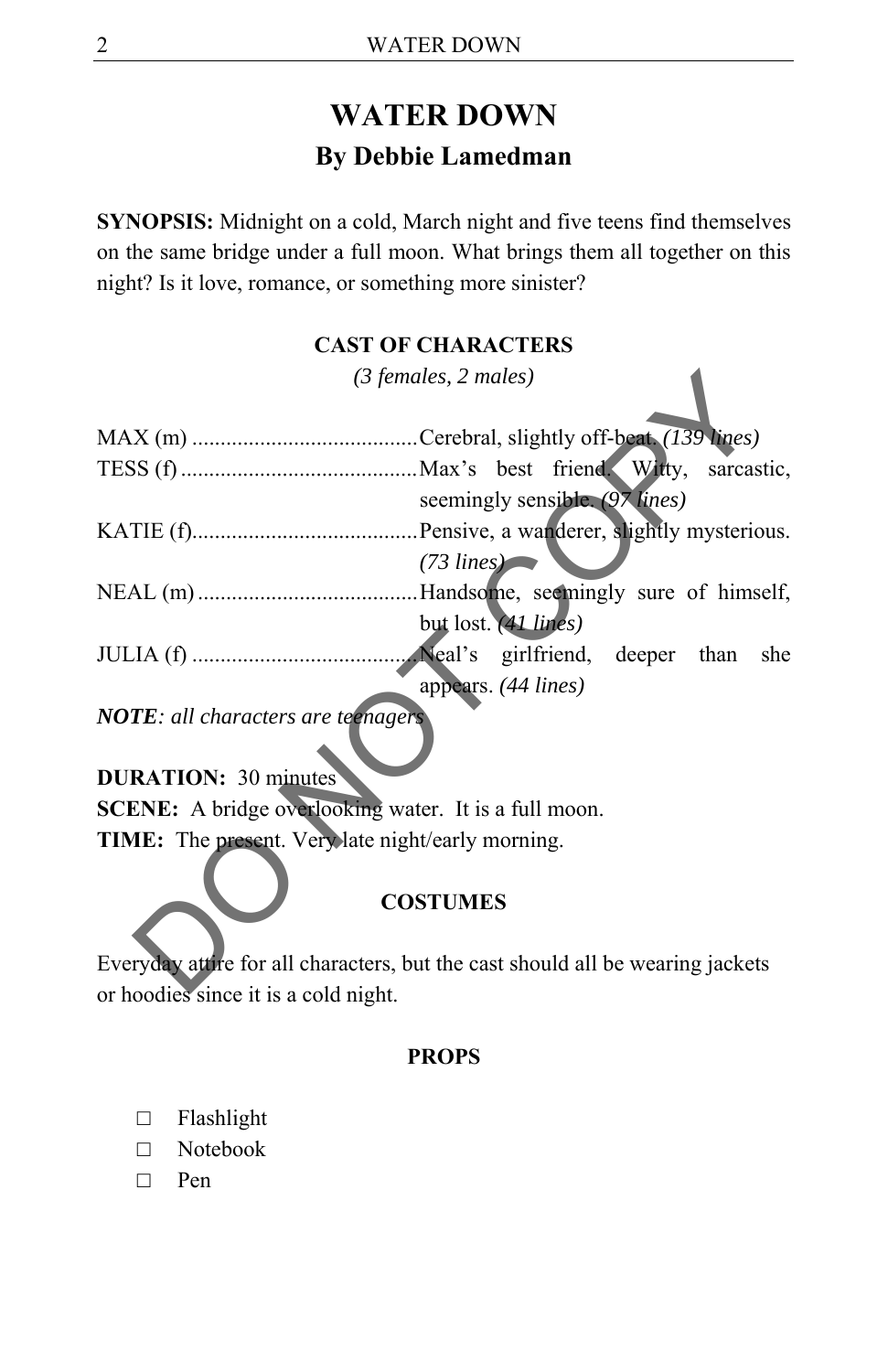#### **DIRECTOR'S NOTE**

In this script, we use the "//" (double slash) marking to indicate overlapping dialogue. When the double slash appears, it alerts the actor whose line is next to start speaking their next line. This causes the first actor's lines and the second actor's lines to overlap at a specific point in the dialogue.

#### **PRODUCTION HISTORY**

*Water Down* was originally commissioned and produced by Wilson High School Theatre and Playwrights West in Portland, OR. The original production was directed by Matthew B. Zrebski with the following cast:

| TESSLindsay Spear      |
|------------------------|
| KATIE Andrea Thoennes  |
| NEAL Nicholas Diaz-Hui |
| JULIAFrancesca Fontana |



**To my husband, Minke. You are my favorite human.**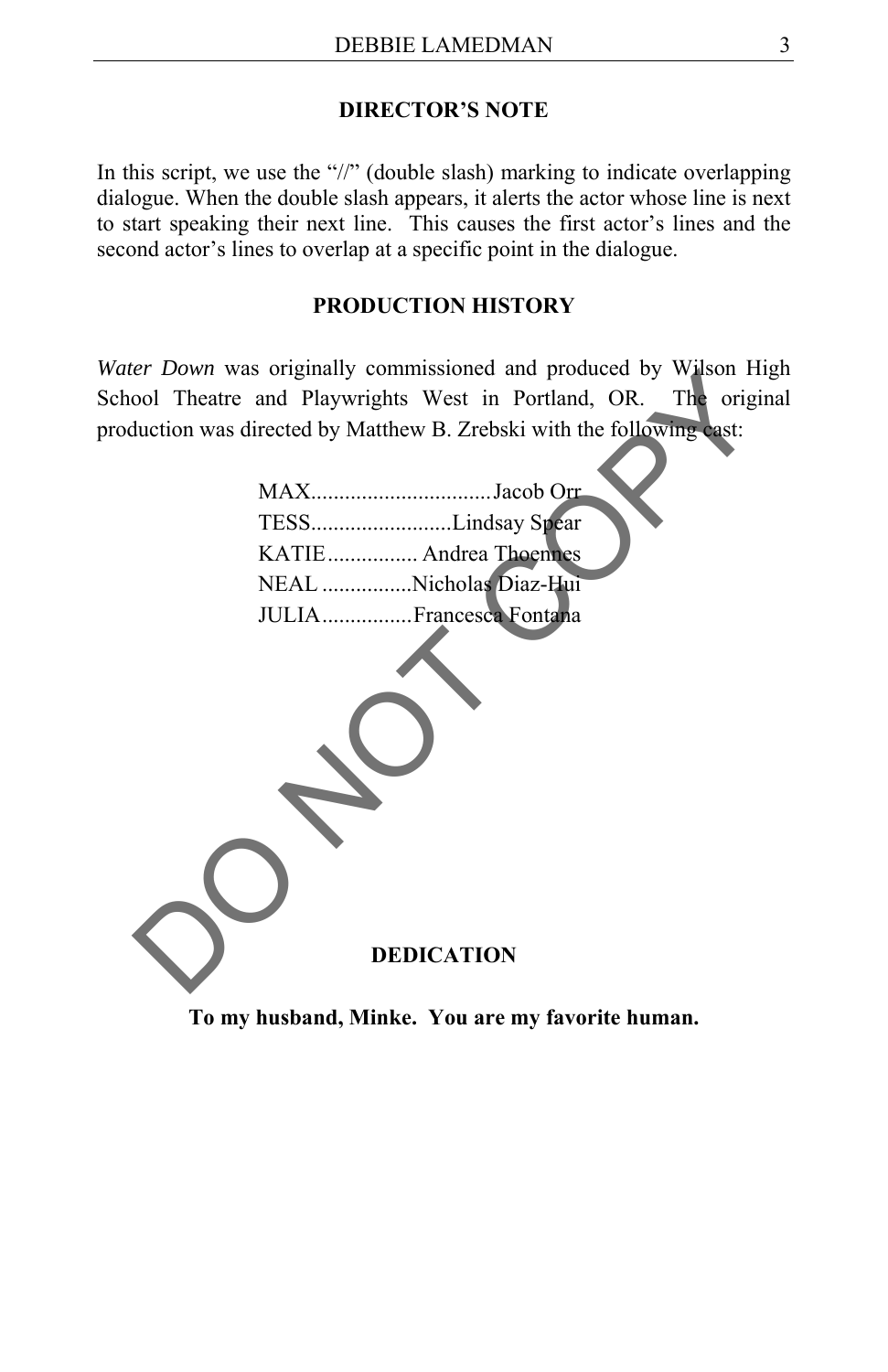*SETTING: A bridge overlooking water. It is late night/early morning. There is a full moon.* 

*AT RISE: MAX is sitting, leaning against a concrete post. He has a flashlight and is writing in a notebook. TESS is bent over the railing with hands sprawled out as if flying.* 

**TESS:** Can we go now? **MAX:** No. We just got here. **TESS:** *(Singing. She leans completely over the rail.)* It's a long… way… down… **MAX:** *(Writing.)* Shhh… **TESS:** *(Singing.)* …a long …way …down… SS: (Singing. She leans completely over the rail.) It's a long.<br>
Way... down...<br>
X: (Writing.) Shhh...<br>
X: (Writing.) Shhh...<br>
X: (Singing.) ...a long ...way ...down...<br>
X: looks up and sees TESS dangling her body over the

*MAX looks up and sees TESS dangling her body over the rail.* 

**MAX:** TESS!

*TESS steps back slowly and faces MAX.* 

**TESS:** What? **MAX:** Don't do that. **TESS:** I'm bored. This isn't fun. I have to pee. **MAX:** So? Pee.

*MAX focuses back on his notebook.* 

**TESS:** Where? They don't exactly have Honey Buckets up here. **MAX:** Just cop a squat. I don't know. Figure it out.

*TESS moves away from the rail. She paces, looking for a place to pee.* 

**TESS:** It's not like I can just point and shoot. Like a guy. *(Beat.)* Like you.

**MAX:** *(Writing.)* Uh-huh.

**TESS:** You suck.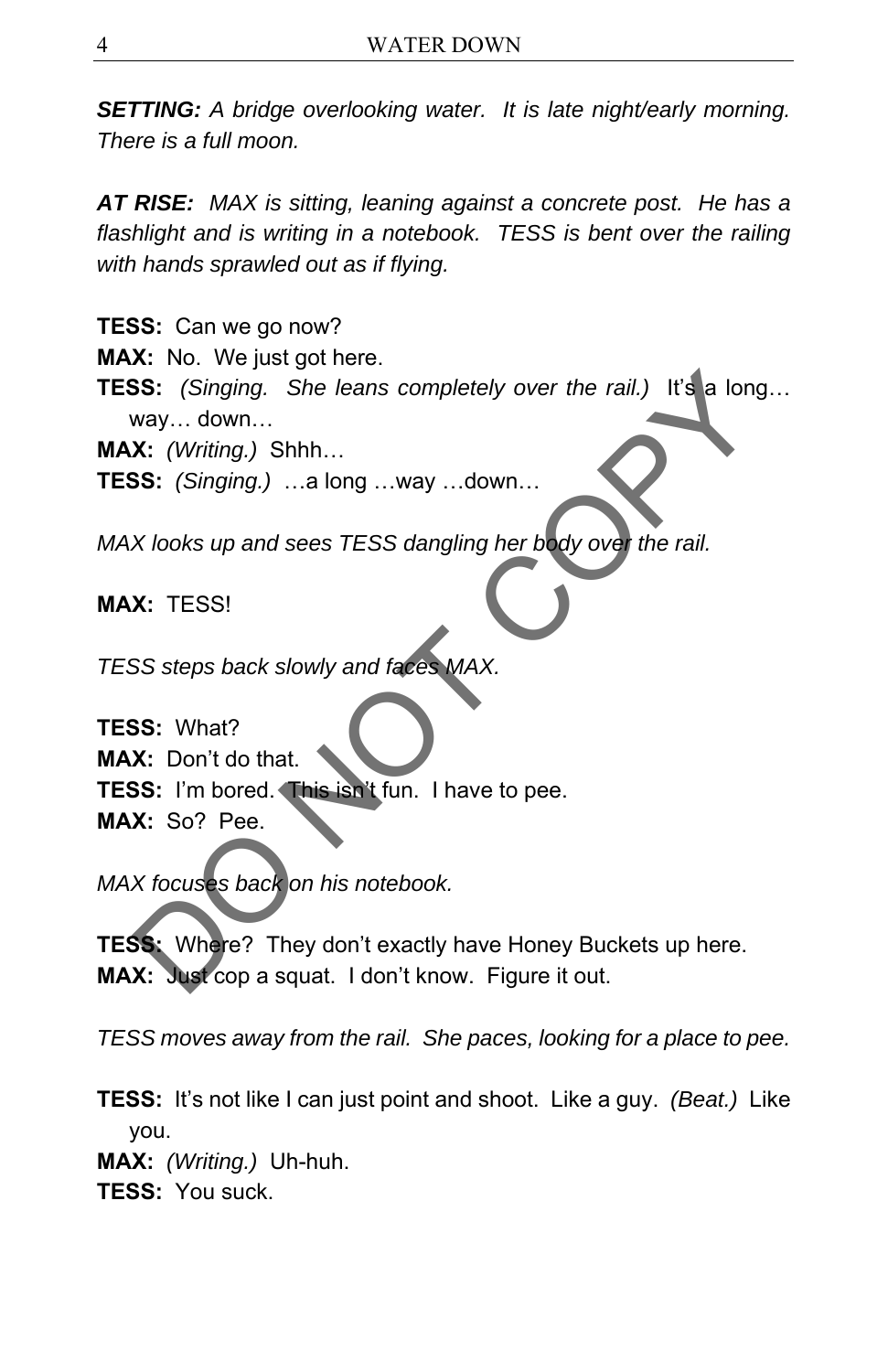**MAX:** Uh-huh. *(Reading from his notebook.)* "It is unlawful for any minor to be in or upon any public property or public right of way between the hours specified in this Section, unless such minor is accompanied by a parent, guardian or other person 21 years of age or over, blah, blah, blah… For minors under the age of 14 years, blah, blah, blah… For minors 14 years of age or older who have begun high school, curfew is between 10:15 p.m. and 6 a.m. of the following morning."

**TESS:** What's that?

**MAX:** City Ordinance for curfew.

**TESS:** Uh-oh. We gonna get arrested?

**MAX:** *(Holds flashlight under his chin.)* We could. Apparently we're being bad boys and girls out here in the wee hours. Keep a lookout for cops. X: City Ordinance for curfew.<br>
SS: Uh-oh. We gonna get arrested?<br>
X: (Holds flashlight under his chin.) We could. Apparently we're<br>
being bad boys and girls out here in the wee hours. Weep a lookou<br>
for cops.<br>
SS: Unave to

**TESS:** I have to do everything.

**MAX:** Just watch out. I haven't been caught yet.

**TESS:** Yet? How often do you do this?

**MAX:** Once a month.

**TESS:** Seriously? Why?

**MAX:** Watch for Katie too.

**TESS:** Katie?

**MAX:** Abrams. She'll be coming any minute.

**TESS:** You asked her to come too?

**MAX:** No. I'm stalking her.

**TESS:** Max!

**MAX:** What? I am. No big deal.

**TESS:** It's kind of a big deal.

**MAX:** She fascinates me.

*Beat.* 

**TESS:** She puts conditioner on her pubes.

**MAX:** See? That's fascinating.

**TESS:** I saw her do it. In the shower after gym. I tried it. It's pretty cool.

**MAX:** You can tell her when you see her.

*Beat.*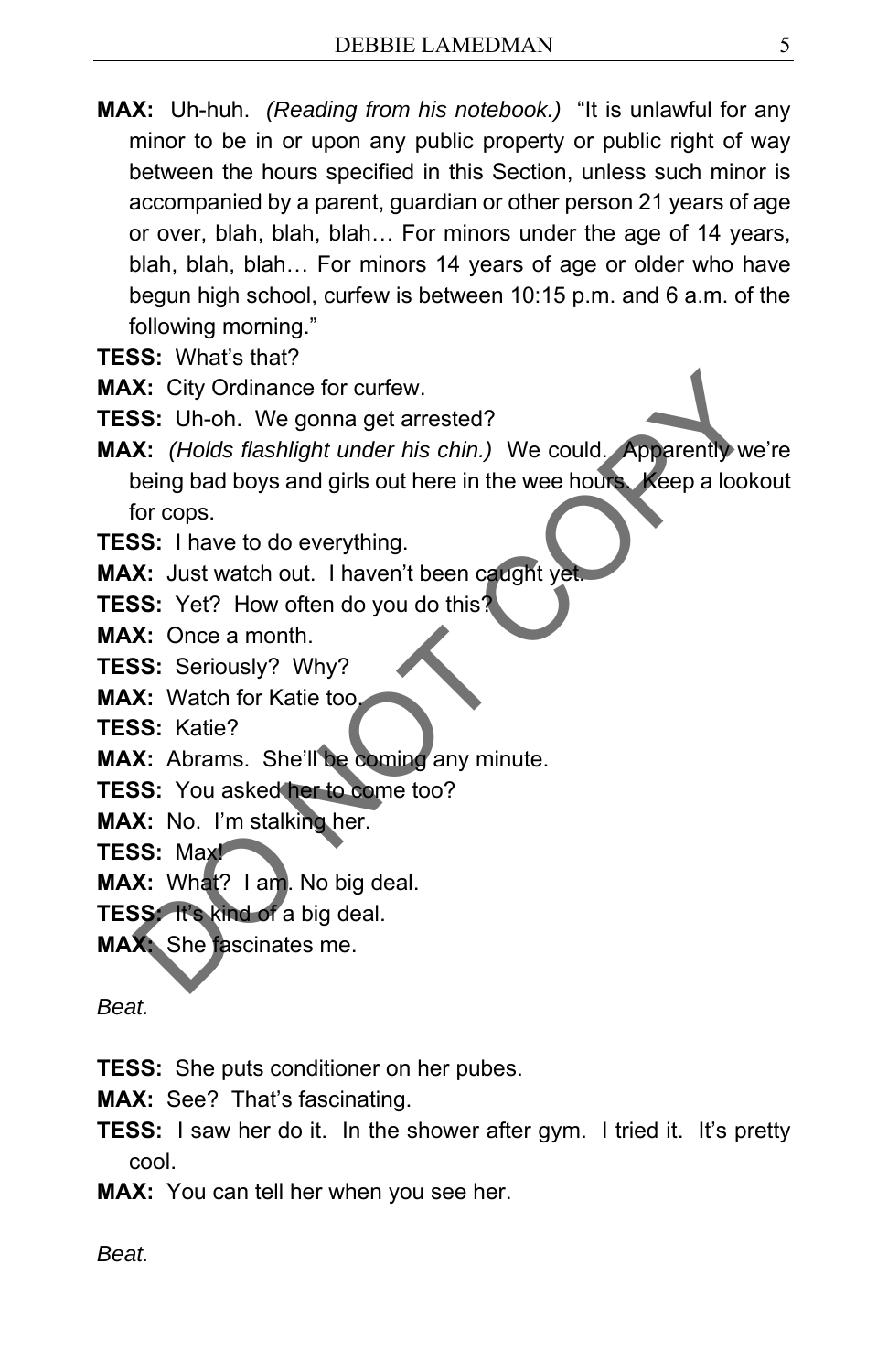**TESS:** You've been coming here every night then? Stalking her?

**MAX:** Not every night. I told you, once a month. Every full moon.

- **TESS:** Well that's creepy.
- **MAX:** No. It's a ritual. Our ritual.
- **TESS:** "Our" meaning you and me, or you and her?

**MAX:** Me and her

- **TESS:** And I'm here because…
- **MAX:** Moral support.
- **TESS:** For stalking Katie? You gotta be kidding me.
- **MAX:** No. Not that. Katie coming tonight is sort of... I don't know... incidental.
- **TESS:** You're stalking her! That's not incidental. You're making a choice to do it.
- **MAX:** Yeah, but I would have come out here anyway. Whether or not she was gonna be here.
- **TESS:** Why?
- **MAX:** Because a full moon is only really 100% full for about a minute. It only looks full to the naked eye for three days or whatever, but it's really only full for a minute. A minute!

**TESS:** So?

- **MAX:** So if I'm gonna be in this life, that's the kind of life I want to be in. To experience true full moons, if only for a minute. *(Beat.)* Katie too. I mean, I think she feels that way. The first time I came, she was here. We're on the same wavelength. SS: For stalking Katie? You gotta be kidding me.<br>
X: No. Not that. Katie coming tonight is sort of... How know.<br>
incidental.<br>
SS: You're stalking her! That's not incidental. You're making a<br>
choice to do it.<br>
X: Yeah, but
- **TESS:** OK. But why bring me? Moral support for what? It's a gorgeous moon and all, but I could have stayed home and looked at it from the roof of my house. Like a normal person.

**MAX:** You're not normal, Tess. How many times I gotta tell you?

- **TESS:** I couldn't possibly be. I hang out with you. I say yes to things like this. Nighttime adventures in the cold, on a bridge, waiting for—
- **MAX:** You talk too much. Go pee will you?
- **TESS:** If you didn't want me to talk, you shouldn't have asked me to sneak out.
- **MAX:** Will your parents even care?
- **TESS:** They'll never know, darling, I'm that good.
- **MAX:** Yeah. Me too.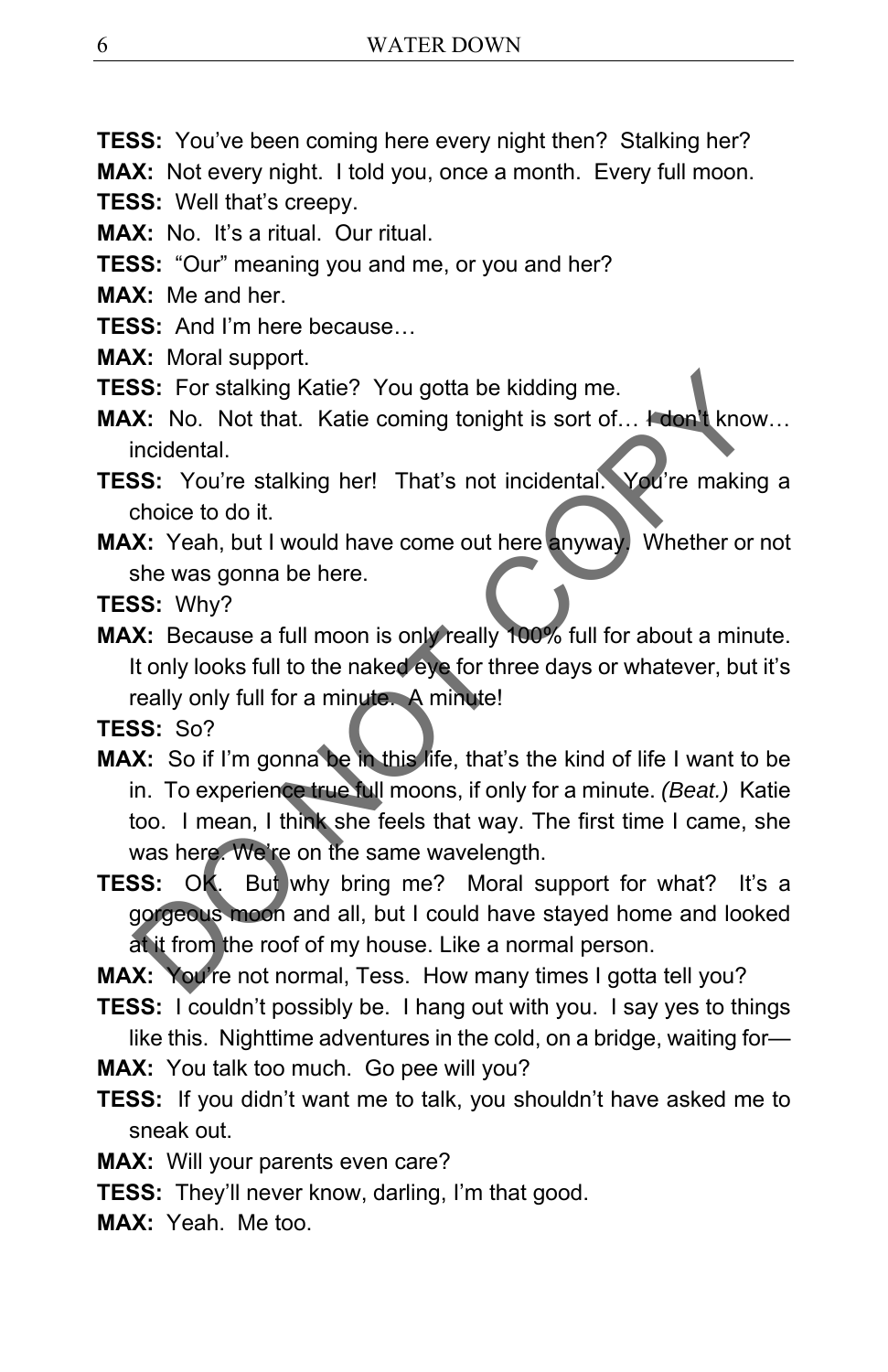#### *Beat.*

- **TESS:** So. You come here every full moon?
- **MAX:** Uh-huh.
- **TESS:** How many times?
- **MAX:** Six.
- **TESS:** You've been coming here for six months? Geez… why didn't you ever bring me before?
- **MAX:** I was afraid of what you might do.

*Beat.* 



- **TESS:** What's that supposed to mean? *(MAX says nothing. Only looks at her.)* OK. OK. And you're not afraid tonight? at.<br>
SS: What's that supposed to mean? (MAX says nothing. Onl<br>
looks at her.) OK. OK. And you're not afraid formulations<br>
X: You're strong again. I know you are. I'm sure of it.<br>
SS: Don't be too sure of anything, Maxwell.
- **MAX:** You're strong again. I know you are. I'm sure of it.
- **TESS:** Don't be too sure of anything, Maxwell. You'll be disappointed every time.
- **MAX:** I wanted you here. That's all I know, Tess-ticle.
- **TESS:** I told you never to call me that again.
- **MAX:** Sure. Tess-ticle.
- **TESS:** Say it one more time and I'll jump.
- **MAX:** That's not even the slightest bit funny.

*KATIE enters slowly. She is startled to see TESS.* 

**KATIE:** Shit! What are you doing here?

**TESS:** Moral support, apparently. You?

**KATIE:** Just… I'm taking a walk.

- **TESS:** Really? Just takin' a walk. You do this every full moon, I suppose? You a werewolf or somethin'?
- **KATIE:** How did you know?
- **TESS:** You *are* a werewolf?

*MAX stands up and approaches KATIE.* 

**MAX:** I told her. **KATIE:** Max. What the hell…? **MAX:** Tess is cool.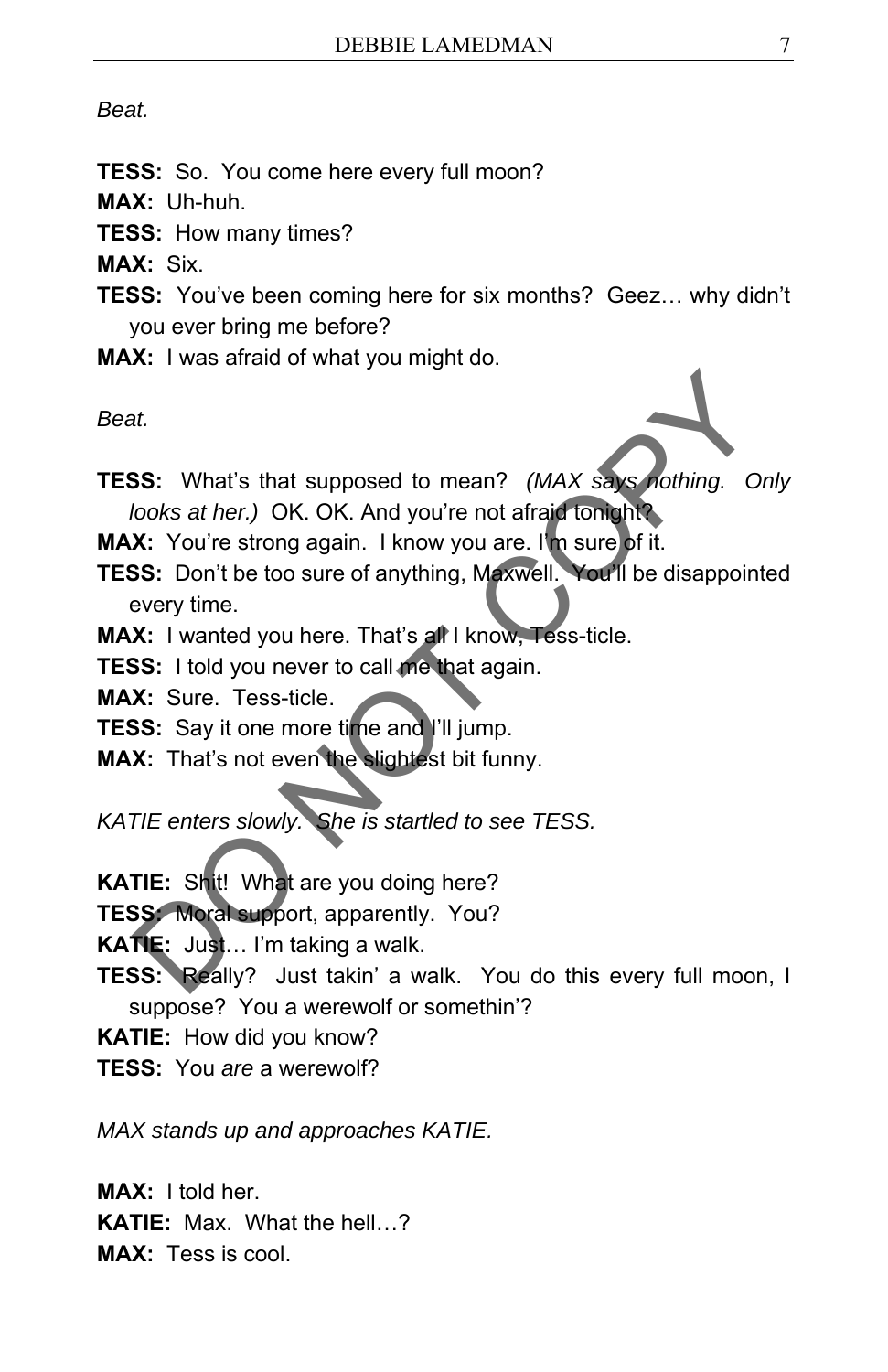- **KATIE:** I don't care if she is or not. You said you weren't gonna come here anymore.
- **TESS:** It's a free country, geez…
- **MAX:** Shut up, Tess! Go pee.
- **TESS:** Wow. So harsh.
- **MAX:** Sorry. I just… I need to talk to Katie for a sec.
- **TESS:** Then why did you ask me to come if you two wanted to be alone?
- **KATIE:** You asked her to come?
- **TESS:** I'm going home.
- **KATIE:** No! I don't want to be alone with him.
- **TESS:** You shoulda thought of that before you walked all the way over here.
- **MAX:** Tess, don't leave. Just go pee and come back.
- **TESS:** Fine. Don't get arrested or anything while I'm gone. *(To KATIE.)* Don't worry… he's harmless. I think. And for the record, he's told me nothing.
- **KATIE:** Nothing?
- **TESS:** I'm clueless. Seriously. Be right back.

*TESS exits* 

- **KATIE:** Don't get arrested? Did you call the cops?
- **MAX:** No. She's just pissed because I never told her I come here. I never told her about you until tonight. Just a couple of minutes before you showed up. SS: I'm going home.<br>
TIE: No! I don't want to be alone with him.<br>
SS: You shoulda thought of that before you walked all the way over<br>
there.<br>
X: Tess, don't leave. Just go pee and come back.<br>
SS: Fine. Don't get arrested o
- **KATIE:** Why is she here?
- **MAX:** We've known each other since diapers.

**KATIE:** So?

**MAX:** She gets me.

**KATIE:** That has nothing to do with anything.

**MAX:** She's like my sister. She'll hold me accountable for my actions.

**KATIE:** What actions? What are you planning to do?

*MAX doesn't respond.* 

**KATIE:** You said you'd stop coming here. Now you're back. Again. And with a friend this time…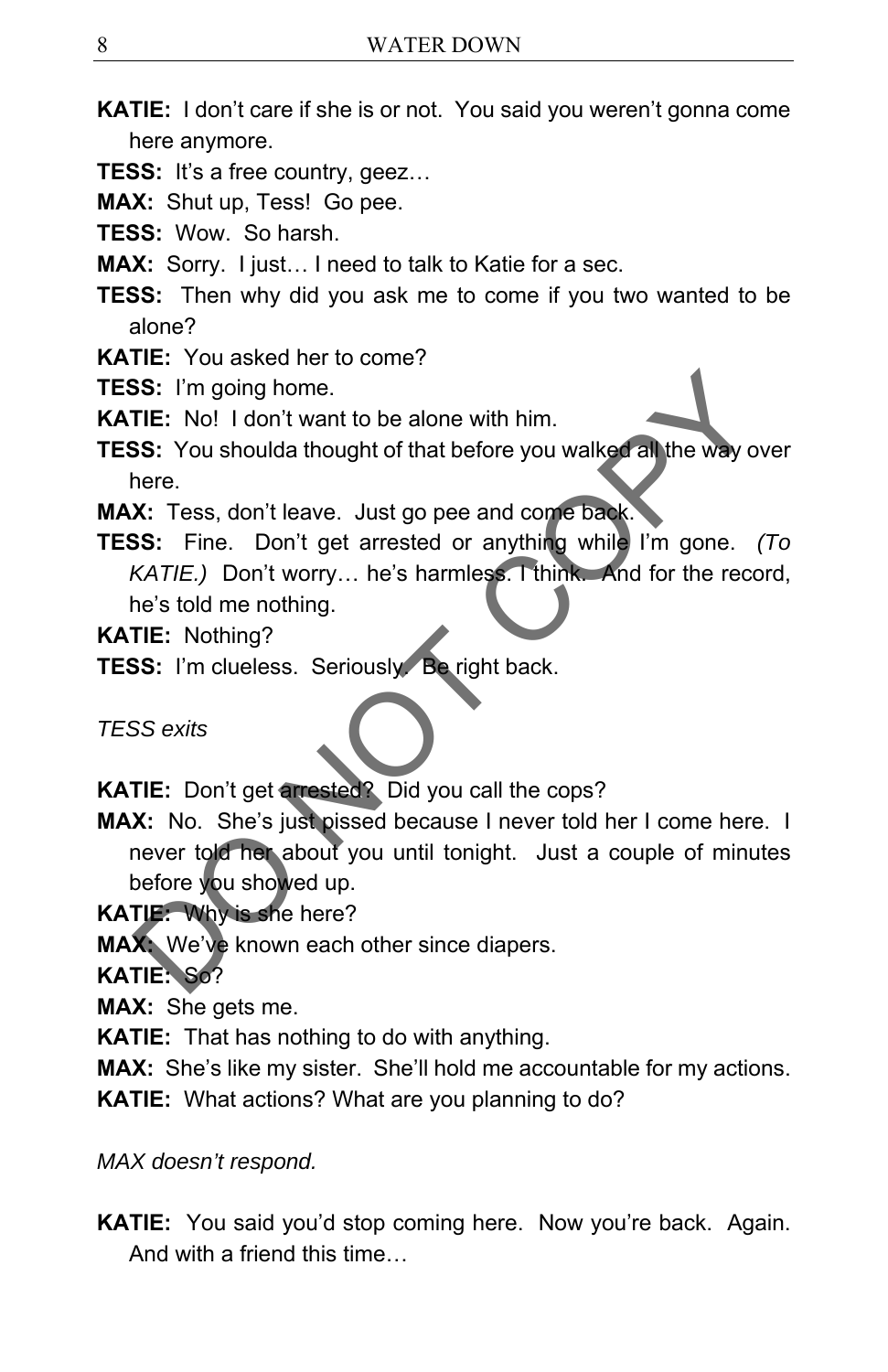**MAX:** I don't want you to do this.

**KATIE:** I don't know what you're talking about.

**MAX:** I see how you are at school. I know what's going on.

**KATIE:** Don't flatter yourself. You're smart, but you're not that smart. You have no idea what's going on with me.

**MAX:** You told me once. Tell me again.

**KATIE:** That was different. That was unexpected. And it was a long time ago.

**MAX:** You saved me Katie. That night. Six moons ago. You saved me. Let me save you.

**KATIE:** God! You're so dramatic.

**MAX:** Not dramatic enough, I'm afraid.

**KATIE:** You're so incredibly…

**MAX:** Deep?

**KATIE:** Odd.

**MAX:** Oh.

- **KATIE:** Max… this is like… what? The fourth time you've followed me here? And nothing ever happens, right? I'm just taking a walk. Why can't you leave me alone?
- **MAX:** Six, actually. Well in reality five, because the first time I was here first. And I never follow you. I always know you'll be here. And you knew I knew. me. Let me save you.<br>
TIE: God! You're so dramatic.<br>
X: Not dramatic enough, I'm afraid.<br>
X: Oh.<br>
X: Oh.<br>
X: Oh.<br>
X: Oh.<br>
X: Oh.<br>
X: Six, actually. Well in reality five because the first time I was here<br>
intered And nothin

**KATIE:** So?

**MAX:** So that's why you came. Because you knew I would be here. It's why you come every time.

**KATIE:** That is not why I come.

**MAX:** You don't have to lie to me.

**KATIE:** Max! You need to stop. It's getting… it's too much—

**MAX:** What if I told you I can't stop?

*Pause.* 

**MAX:** What if I told you I'm compelled…?

*KATIE turns away. Beat.* 

**MAX:** It was the poem you read in class. You know the one I'm talking about?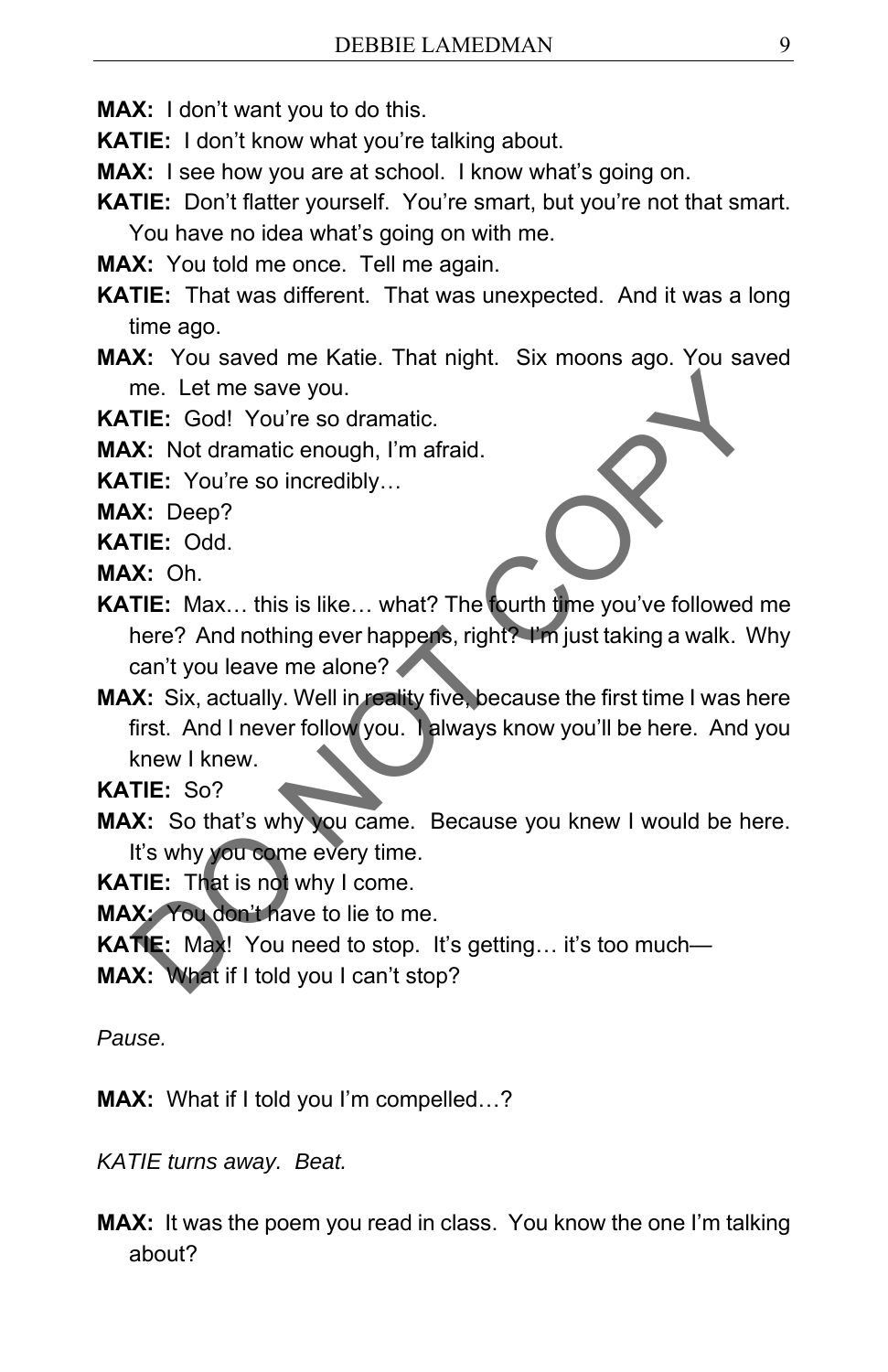**KATIE:** Yeah. So what? That was ages ago.

**MAX:** It was intense.

**KATIE:** Yup.

**MAX:** And beautiful.

**KATIE:** Thanks.

- **MAX:** And ever since I heard it… I just… I can't stop thinking about it. Don't you get it?
- **KATIE:** No. I don't get it.
- **MAX:** Like a song that gets stuck in your head and you want to play it over and over. You're in my head. Like all the time.

**KATIE:** Not my problem.

**MAX:** It sort of is. It is now.

- **KATIE:** No. It's not. You made it your problem. I told you, I don't want the responsibility.
- **MAX:** It doesn't matter if you want it or not. Things happened… between us… can't be changed. We have similar issues. It bonds us.
- **KATIE:** I don't want to be bonded to you.
- **MAX:** Doesn't matter. You are. Inextricably. *(Beat.)* God, I love that word.
- **KATIE:** So… What? You wanna be the Ted Hughes to my Sylvia Plath?

**MAX:** Who?

**KATIE:** Oh my God, you're so ignorant. *(Sighs.)* I am the poet, like Sylvia. Hughes was her husband. Attempting to protect her. Like you. Now. Get it? over and over. You're in my head. Like all the time.<br>
TIE: Not my problem.<br>
X: It sort of is. It is now.<br>
TIE: No. It's not. You made it your problem.<br>
ITE: No. It's not. You made it your problem.<br>
Want the responsibility.

### *Pause.*

- **MAX:** Oh… No! I don't want that. *(Mutters under his breath.)* Wouldn't mind being your boyfriend, but—
- **KATIE:** Just stop it! Stop paying so much attention to me. I didn't ask for it.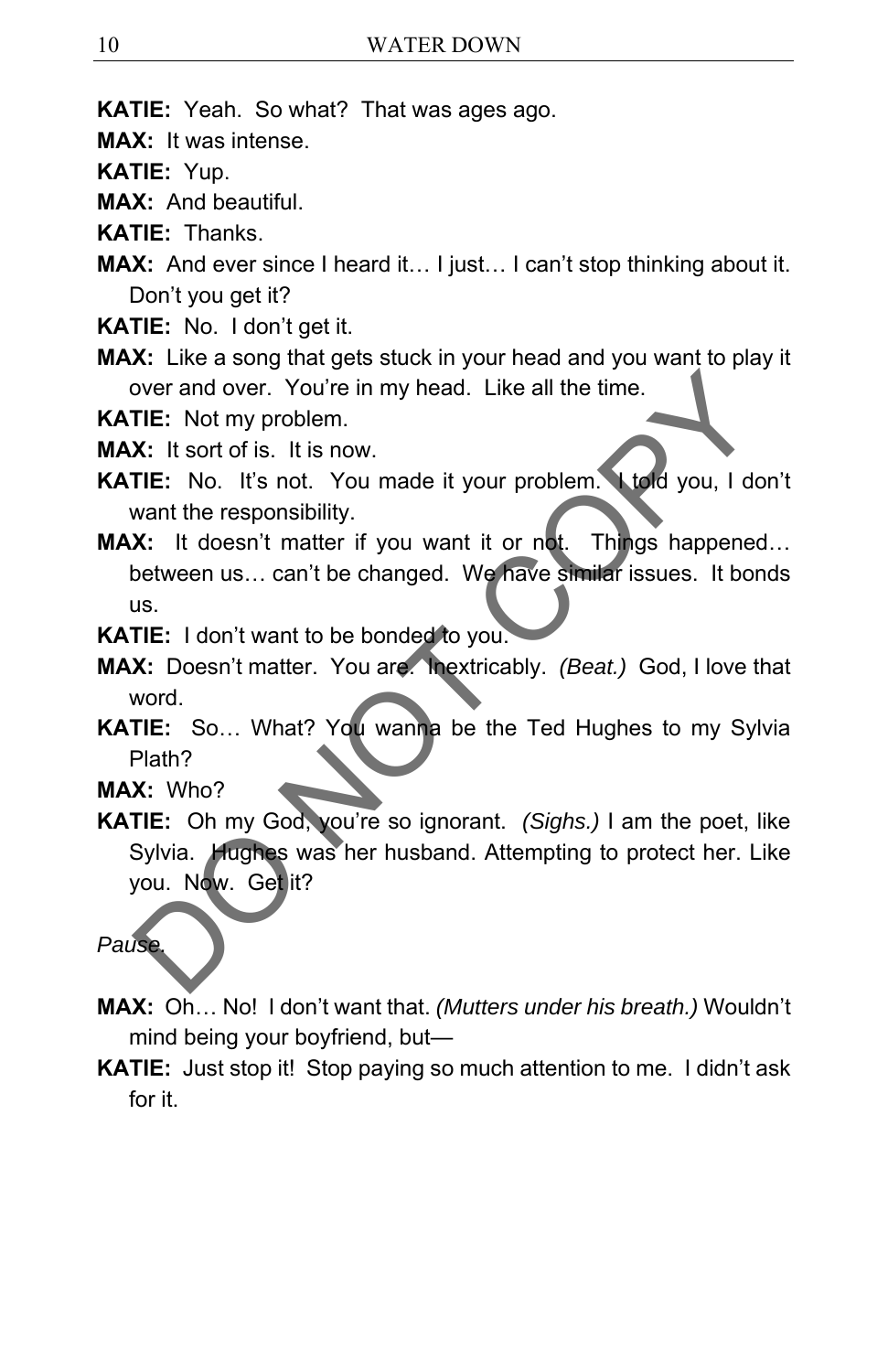- **MAX:** *(With his flashlight, he reads from his notebook.)* "October, November, December, January, February. Now March. It's March. She shows up each month when the moon is full. I know what she plans to do. But she won't go through with it. Not as long as I'm here. She was there for me. So I must always be here. I vow to be here. I give my word."
- **KATIE:** That's really bad writing.
- **MAX:** I'm not trying to be poetic. Those are my thoughts. I want to be there for you.

**KATIE:** I don't want you to be there for me.

**MAX:** Nothing's changed. You still feel the same.

**KATIE:** Same as what?

**MAX:** As the girl in your poem.

**KATIE:** You really need to stop obsessing over that poem. It was a poem! A homework assignment. What if I told you I wrote it 10 minutes before class? THE: I don't want you to be there for me.<br>
X: Nothing's changed. You still feel the same.<br>
THE: Same as what?<br>
X: As the girl in your poem.<br>
THE: You really need to stop obsessing over that poem. It was a<br>
poem! A homework

**MAX:** I'd say you were lying. Stop lying to me. You don't need to.

**KATIE:** You're so sure of yourself, aren't you?

**MAX:** What's wrong with that?

**KATIE:** Nothing. But don't act like you're so superior to me.

**MAX:** I don't think I'm superior. I think we're the same. And I know what you're thinking.

- **KATIE:** Once upon a time you knew. For like, a minute. But you don't know anymore. People change.
- **MAX:** You still come here every month. Like clockwork. You haven't changed at all. You still want what I want.

*TESS enters wiping her hands on her pants. She is followed by NEAL and JULIA who are holding hands.* 

**TESS:** I swear to God, if I squatted on poison ivy, I'm going to kill you. *(Beat.)* You two have a lover's quarrel or something?

**MAX:** *(To TESS.)* What's going on? *(Gestures to NEAL and JULIA.)*

**TESS:** Oh. Look who I found lurking below. They saw me pee. So I guess we're now bonded for life.

**MAX:** What are you doing here?

- **NEAL:** Could ask you the same thing.
- **MAX:** We're fishing off the bridge. What does it look like we're doing?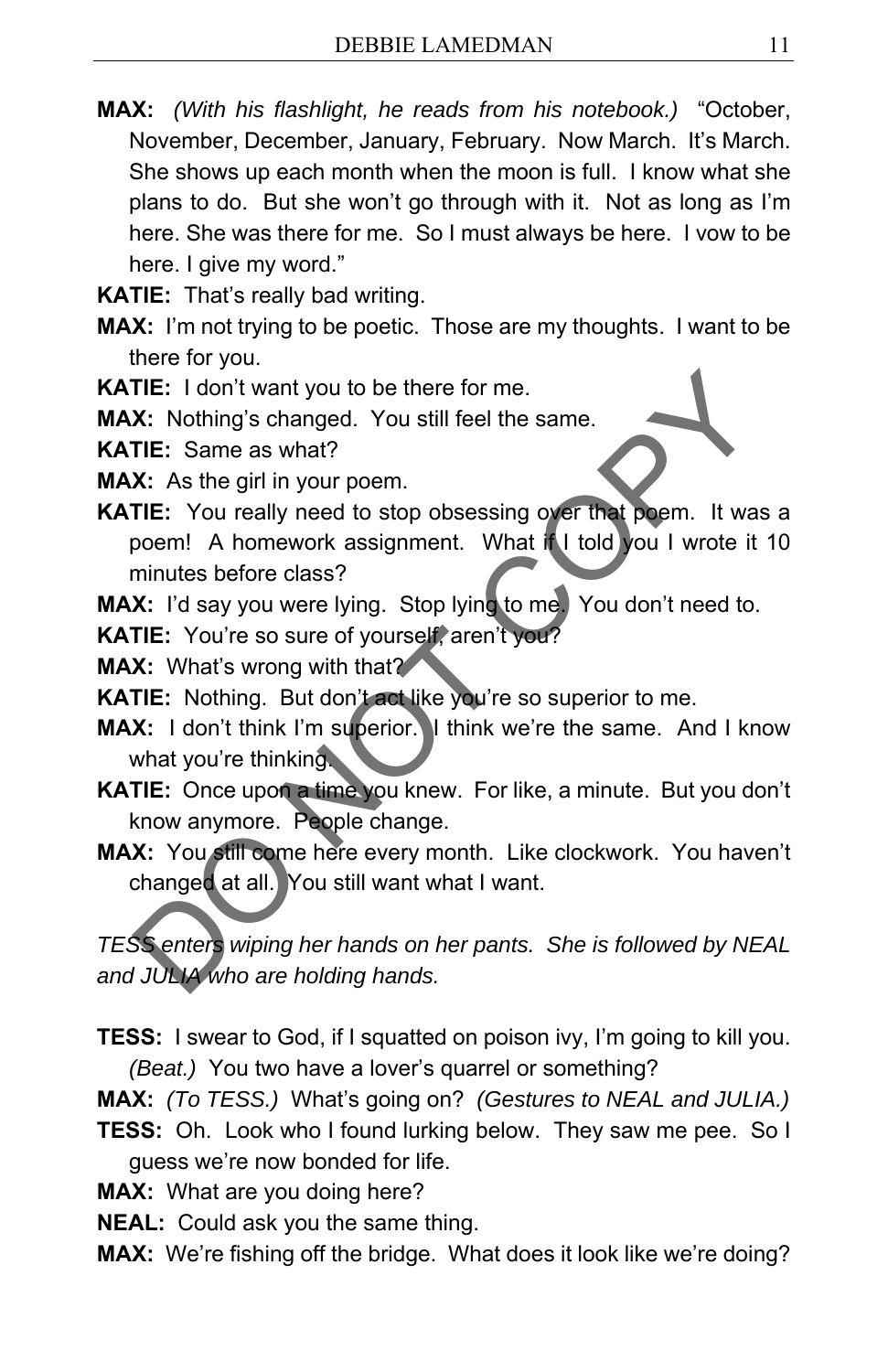- **NEAL:** Doesn't look like you're fishin'.
- **MAX:** A genius in our midst.
- **JULIA:** *(To TESS.)* You said there was some kind of full moon ritual dance going on up here.
- **TESS:** Well, there is. See? *(Gestures to MAX and KATIE.)* Why aren't you guys dancing?!
- **KATIE:** This is ridiculous. I'm leaving.
- **TESS:** Getting crowded up here, isn't it?
- **MAX:** *(To KATIE.)* Are you going home?
- **KATIE:** What do you care?
- **TESS:** Of course he cares. He's your stalker.
- **JULIA:** Oh my God! You're stalking her?
- **TESS:** Stalkers have an unusual capacity for caring.
- **JULIA:** Neal, come on. Let's go. I don't wanna... this is too-
- **NEAL:** No. I'm not leaving. I've been planning to take you up here for a while.
- **MAX:** Why tonight?
- **NEAL:** It's not really your//business
- **JULIA:** It's our anniversary. Three months tonight.
- **MAX:** Oh… and bonus… it's a full moon to boot! *(Beat.)* Did you bring a picnic? THE: What do you care?<br>
SS: Of course he cares. He's your stalker.<br>
LA: Oh my God! You're stalking her?<br>
SS: Stalkers have an unusual capacity for caring<br>
CLA: No. I'm not leaving. I've been planning to take you up here fo
- *NEAL glares at MAX*
- **MAX:** What'cha planning on doing up here?
- **TESS:** Make out probably. That's what they were doing down below. So romantic…
- **MAX:** So, you came here to be alone with your girlfriend, right?
- **NEAL:** Something like that.
- **KATIE:** That's sweet.
- **MAX:** Isn't it? Romeo and Juliet taking a moonlight stroll on a bridge over troubled water.
- **TESS:** *(To MAX.)* What is with you tonight?
- **MAX:** *(To JULIA.)* Is that what he told you? That he wanted to be alone with you?
- **JULIA:** He said he wanted to show me something.
- **MAX:** The bridge? The moon? What did he want to show you?
- **TESS:** His dick, probably.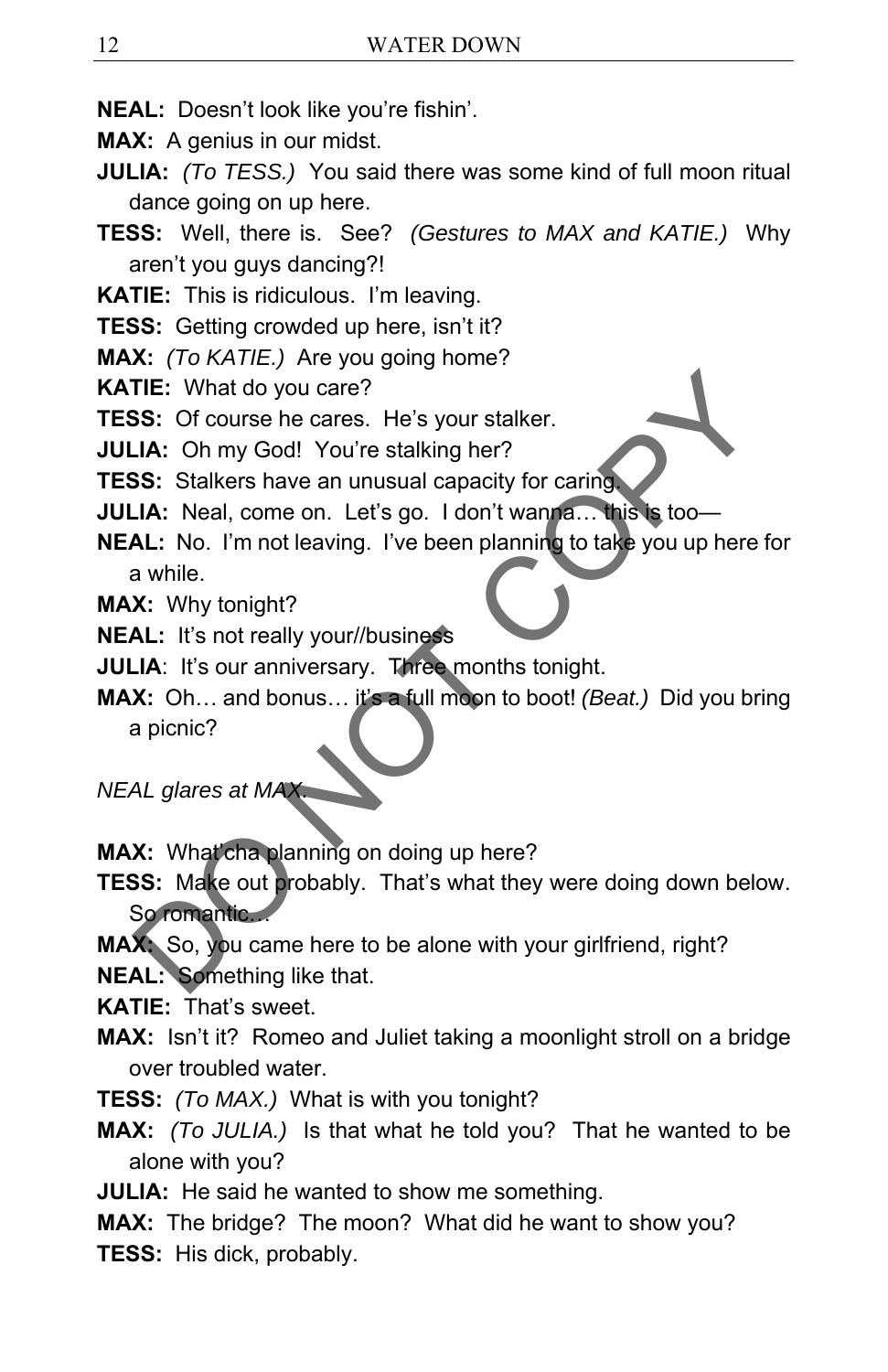**JULIA:** Shut up! You don't know what you're talking about.

**TESS:** Your boyfriend asks you to go for a walk in the middle of the night. On your three-month anniversary. What did you think he wanted?

**NEAL:** You don't know anything about us. Not all guys want sex.

**KATIE:** Oh really? That's a new one.

**NEAL:** *(To MAX.)* Do *you* think about it all the time?

**MAX:** Yeah, man. I pretty much do.

**TESS:** This conversation is delightful.

**JULIA:** *(To NEAL.)* Is that why we're really here?

**NEAL:** No! No. Don't listen to them.

**JULIA:** *(To MAX.)* And that's why you're stalking her? So you can jump her bones? **LA:** (*To NEAL.*) Is that why we're really here?<br> **AL:** No! No. Don't listen to them.<br> **LA:** (*To MAX.*) And that's why you're stalking here.<br> **COPY COPY COPY**<br> **COPY COPY THE:** You haven't ruled it out? You're a stalker

**MAX:** Not even close. Though I haven't ruled it out.

**KATIE:** You haven't ruled it out? You're a stalker *and* a rapist?

**TESS:** Max? When did you turn into such a creeper?

**KATIE:** I need to leave.

**MAX:** No! Don't go. Nobody go.

**NEAL:** Maybe the question is what are you doing up here?

**MAX:** I know why I'm here. I would just like everyone else to admit the real reason they're here tonight.

**TESS:** I came with you. You should tell me.

**KATIE:** Why does it matter so much? Just let everyone **//** do their own thing.

**MAX:** Bunch of hypocrites.

**NEAL:** You don't know anything about me!

**JULIA:** I want to go home. It's freezing.

**MAX:** It'll be much warmer once you hit the water.

*Silence.* 

**TESS:** Whoa… Max… you're sounding a little psycho there, buddy.

*Beat.* 

**MAX:** Your name is Neal?

**NEAL:** Yeah. So?

**MAX:** And you came here tonight to…